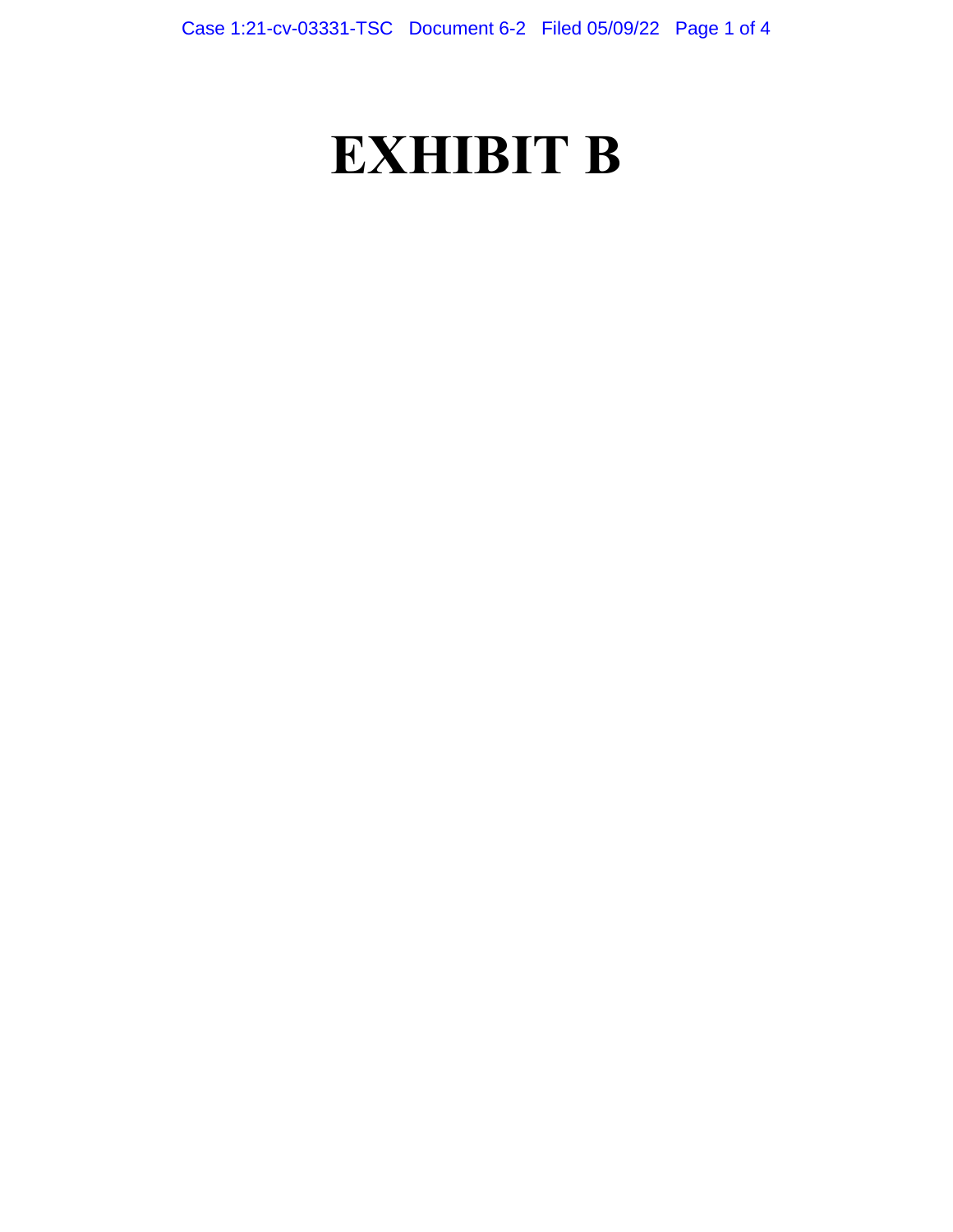#### **UNITED STATES DISTRICT COURT FOR THE DISTRICT OF COLUMBIA**

UNITED STATES OF AMERICA

*Plaintiff*,

v. Civil Action No. 1:21-cv-03331-TSC

BIGLARI HOLDINGS INC.

*Defendant*.

### **CERTIFICATE OF COMPLIANCE WITH PROVISIONS OF THE ANTITRUST PROCEDURES AND PENALTIES ACT**

 The United States of America hereby certifies that it has complied with the Antitrust Procedures and Penalties Act, 15 U.S.C. § 16(b) and states:

1. The United States filed the Complaint, Stipulation and Order, proposed Final

Judgment, and Competitive Impact Statement on December 22, 2021.

2. Pursuant to 15 U.S.C. § 16(b), the proposed Final Judgment and Competitive

Impact Statement were published in the *Federal Register* on January 5, 2022, *see* 87 Fed. Reg.

484 (2022), and copies of the proposed Final Judgment and Competitive Impact Statement were

furnished to all persons requesting them and made available on the Department of Justice,

Antitrust Division's website.

3. Pursuant to 15 U.S.C.  $\S$  16(c), a summary of the terms of the proposed Final District of Columbia, for seven days, beginning on December 31, 2021, and ending on January 6, Judgment was published in *The Washington Post,* a newspaper of general circulation in the 2022.

1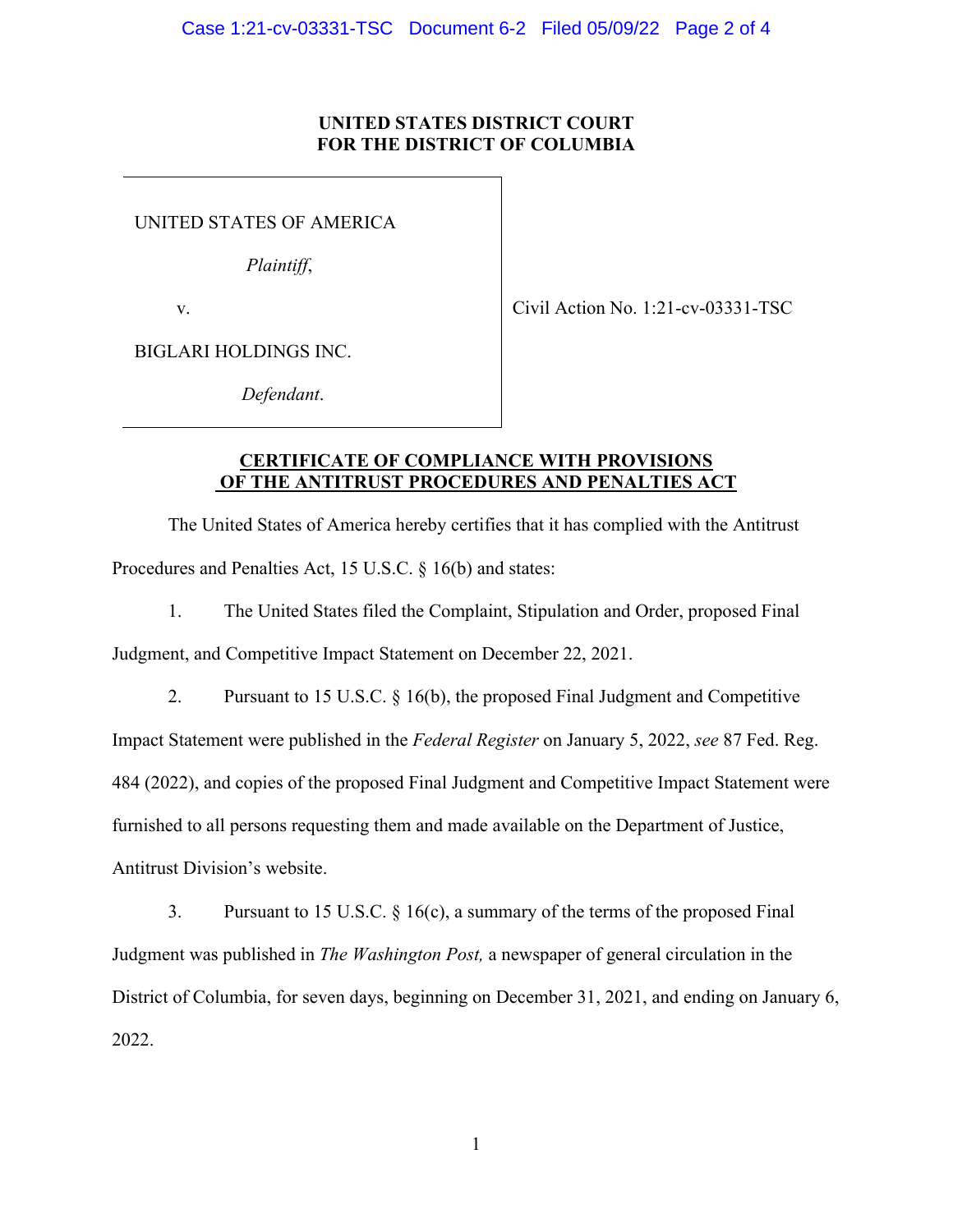### Case 1:21-cv-03331-TSC Document 6-2 Filed 05/09/22 Page 3 of 4

4. No determinative materials or documents within the meaning of 15 U.S.C. § 16(b) were considered by the United States in formulating the proposed Final Judgment, so none were furnished to any person pursuant to 15 U.S.C.  $\S$  16(b) or listed pursuant to 15 U.S.C.  $\S$  16(c).

 the Court a description of written or oral communications by or on behalf of Defendant, or any other person, with any officer or employee of the United States concerning the proposed Final 5. As required by 15 U.S.C. § 16(g), on December 29, 2021, Defendant filed with Judgment.

January 7, 2022 and ended on March 7, 2022. 6. The 60-day comment period specified in 15 U.S.C. § 16(b) commenced on

 proposed Final Judgment. The comment and the United States' response were filed with the Court on April 29, 2022. Pursuant to 15 U.S.C. §16(d), the comment and the United States' response were published in the *Federal Register* on May 5, 2022, *see* 87 Fed. Reg. 26787 (2022). 7. The United States received and responded to one comment concerning the

 determines that the proposed Final Judgment serves the public interest. 8. The parties have therefore satisfied all the requirements of the APPA that were conditions for entering the proposed Final Judgment. Pursuant to the Stipulation and Order filed on December 22, 2021 and 15 U.S.C. § 16(e), the Court may enter the Final Judgment after it

 satisfies the public interest standard of 15 U.S.C. §16(e). 9. The United States' Competitive Impact Statement and Response to Public Comment on the Proposed Final Judgment demonstrate that the proposed Final Judgment

 that the proposed Final Judgment could be filed with and entered by the Court as the Final 11. Pursuant to the Stipulation and Order signed June 16, 2021, Defendant stipulated Judgment upon the motion of the United States or upon the Court's own motion, at any time after

2